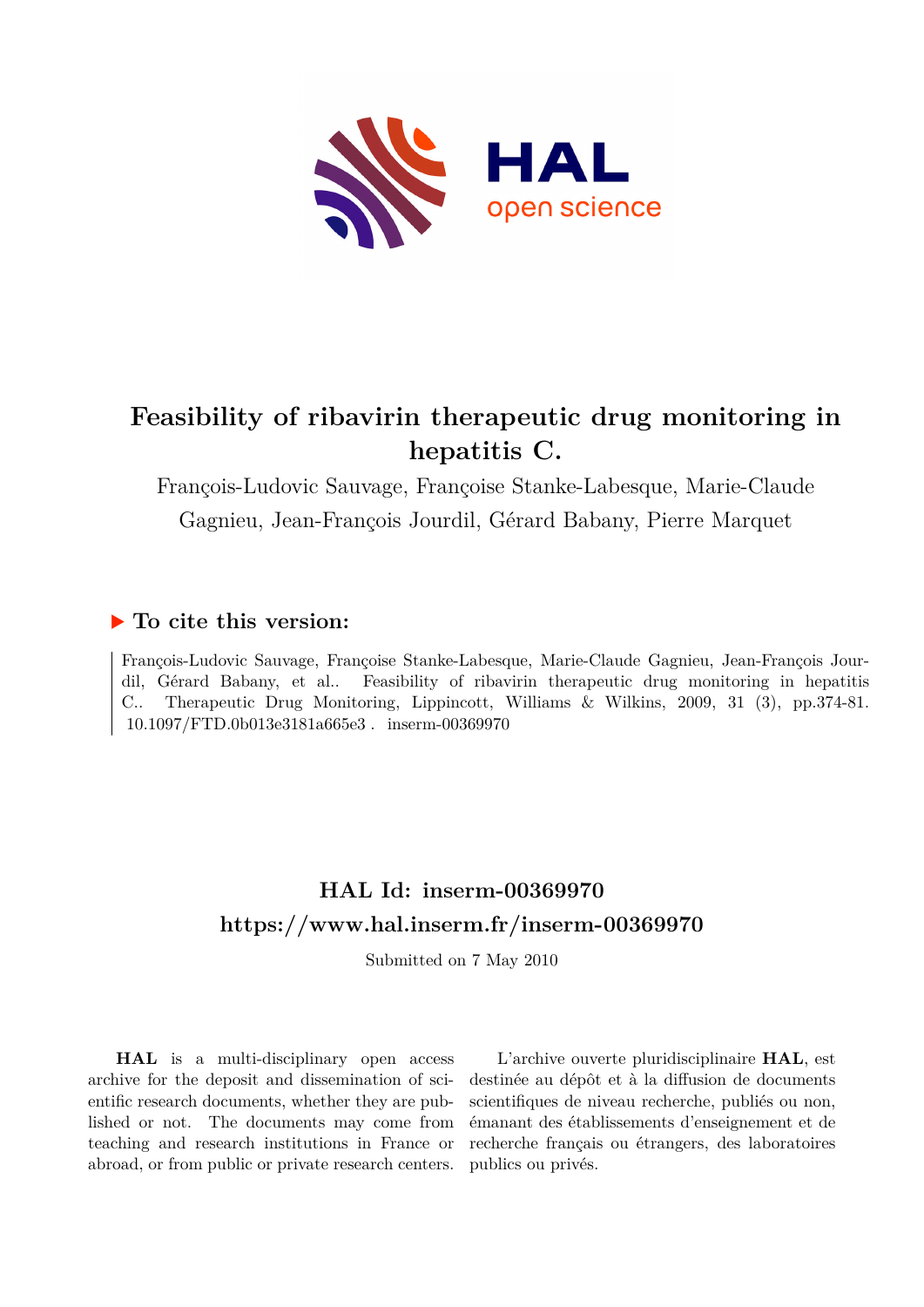#### Feasibility of ribavirin therapeutic drug monitoring in hepatitis C.

Francois-Ludovic Sauvage<sup>1</sup>, Francoise Stanke-Labesque<sup>2</sup>, Marie-Claude Gagnieu<sup>3</sup>, Jean-Francois Jourdil<sup>2</sup>, Gérard Babany<sup>4</sup>, Pierre Marquet<sup>1</sup>,

<sup>1</sup>. INSERM U850, France; Univ Limoges, France; CHU Limoges, Service de Pharmacologie et Toxicologie, Pharmacovigilance, France.

<sup>2</sup>. INSERM ERI17, France; Univ Grenoble, France; CHU Grenoble, Service de Pharmacologie-Toxicologie, France.

 . UF Pharmacologie Spécialisée, Fédération de Biochimie, Hôpital E. Herriot, Hospices Civils de Lyon, France

<sup>4</sup>. Produits Roche, Neuilly sur Seine, France

#### Running title: Ribavirin monitoring.

Key-words: Hepatitis C, ribavirin, HPLC, LC-MS/MS

#### **Corresponding Author:**

Prof. Pierre Marquet,

INSERM U850, Service de Pharmacologie et Toxicologie, Pharmacovigilance, CHU, 2

avenue Martin-Luther King, 87042 Limoges cedex, France.

Tel. +33 555 05 60 17 Fax. +33 555 05 61 62

E-mail: pierre.marquet@unilim.fr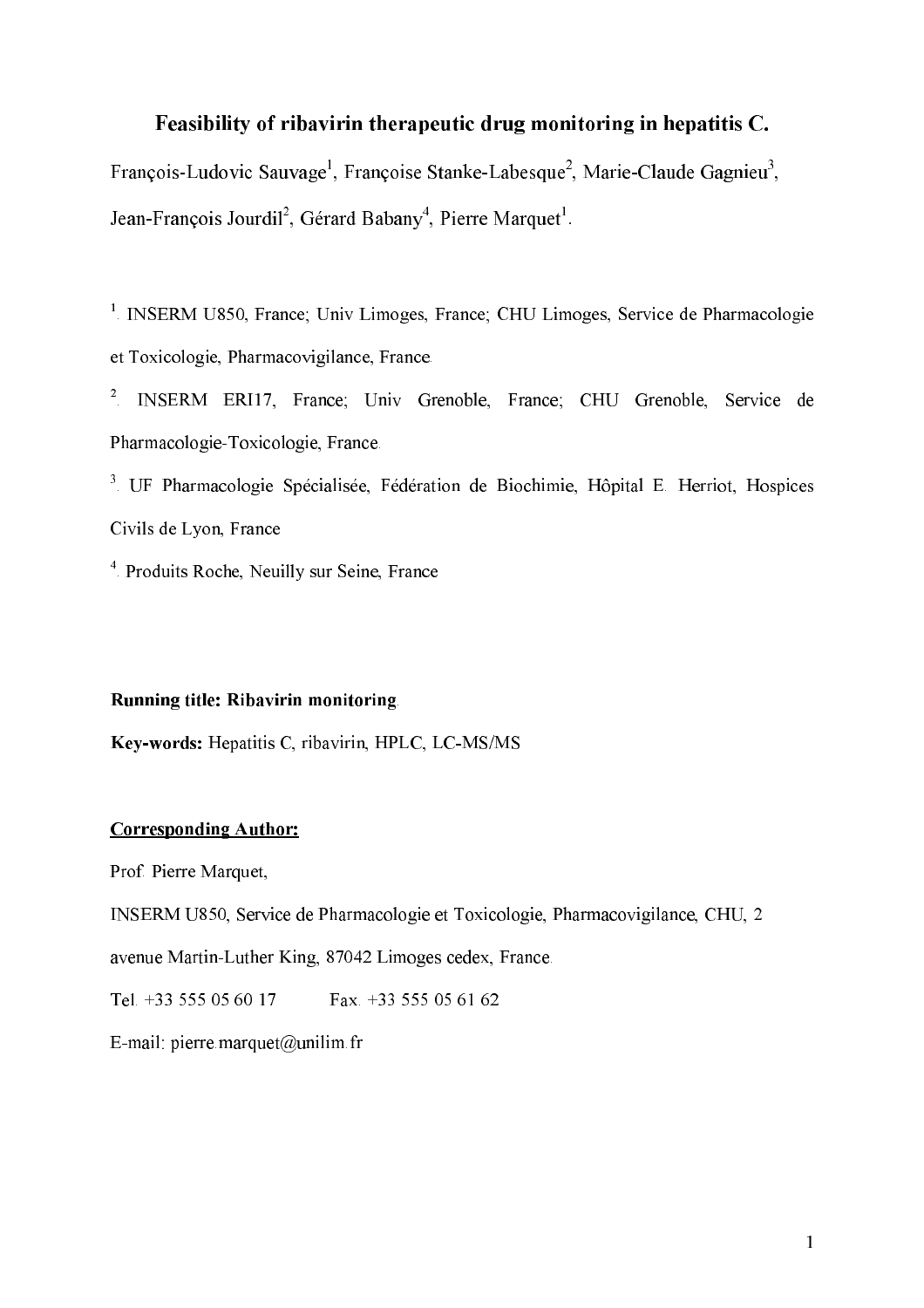#### **Abstract**

Background: Ribavirin, a nucleoside analogue, is administered in combination with interferon to patients with chronic hepatitis C. To evaluate the feasibility of ribavirin therapeutic drug monitoring, we investigated the influence of blood collection and pre) analytical conditions on ribavirin concentrations and compared the results obtained from inter-laboratory blind tests by three laboratories using different analytical techniques.

Material and Methods: On three occasions, blank serum samples spiked with ribavirin and pooled serum samples from patients on ribavirin were sent to the three laboratories. Two analytical techniques were based on LC-MS/MS and one on HPLC-UV, with protein precipitation or solid-phase extraction, all validated according to international guidelines.

**Results:** Inter-batch and intra-batch mean relative errors ranged from  $-7.4$  to  $+10.3$  % and from  $-10.3$  to  $+7.4\%$ , respectively. Relative standard deviations were  $\leq 13.5\%$  and  $\leq 10.6\%$ , respectively. Linearity, assessed blindly, between 125 and 4550 ng/mL was excellent (r >0.991) for all three methods. The two LC)MS/MS techniques were slightly less precise and accurate than HPLC-UV, perhaps because the internal standard used was not a ribavirin isotope.

Conclusion: Accurate and precise LC-MS/MS and HPLC-UV methods developed in three different laboratories provided excellent and consistent results to blind tests for ribavirin determination in spiked serum samples and pools of serum samples from patients with chronic HCV.

Key-words: Hepatitis C, ribavirin, HPLC, LC-MS/MS, proficiency testing, therapeutic drug monioring.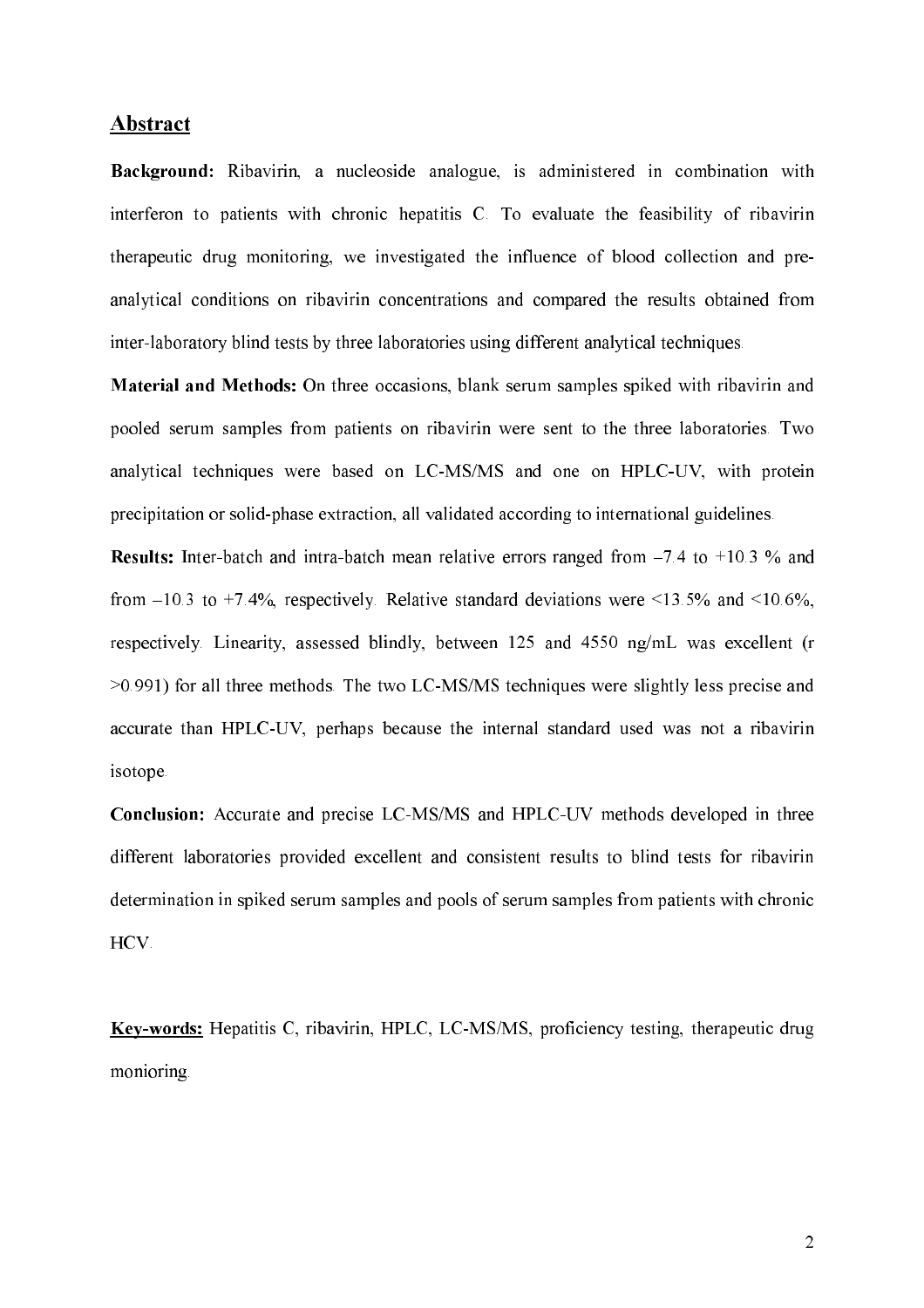Abbreviations: UV, ultraviolet; LC, liquid chromatography; HPLC, high-performance liquid chromatography; GTP, guanosine triphosphate; TDM, Therapeutic Drug Monitoring.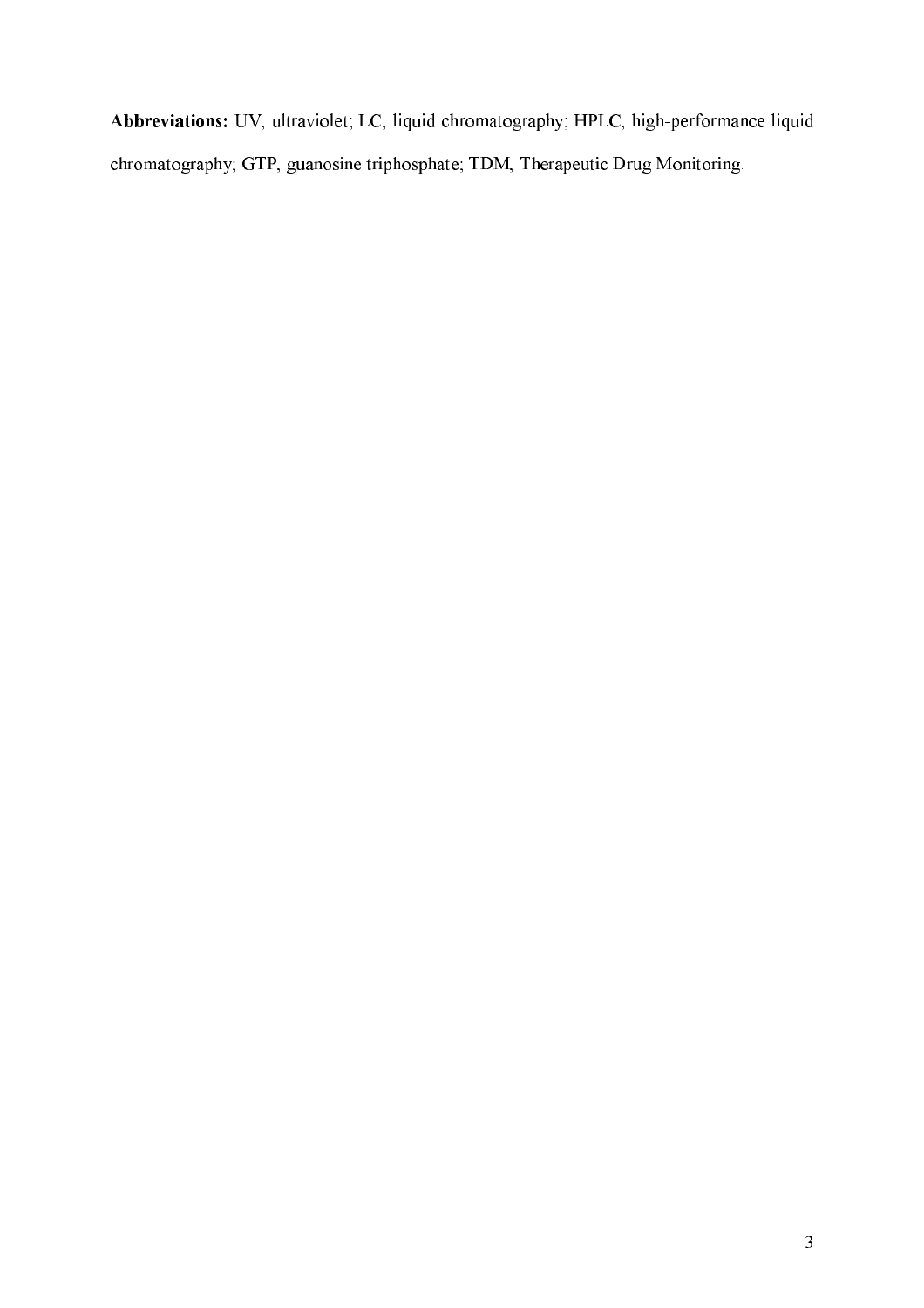# 1. Introduction

The combination of peginterferon and ribavirin [1,2] is the standard approved treatment of patients with chronic hepatitis C virus (HCV). Half of the patients with this combined therapy relapse or remain virological non responders. The main predictive factors of a poor sustained virological response (SVR) are an HCV genotype other than 2 or 3, a high baseline viral load and a dose of ribavirin  $\leq 10.6$  mg/kg of body weight (BW) [1]. Indeed, two clinical trials [1,2] suggested that ribavirin dose adjustment for BW may be beneficial, while two other studies in patients with chronic HCV receiving combination therapy [3,4] found no correlation between ribavirin dose adjusted for BW and a single ribavirin serum concentration time point at week 4 (W4) or at steady state (W12), i.e. there was a poor dose)concentration relationship. A better concentration-effect than dose-effect relationship was reported by several groups [4-6]. In a recent cohort study [5], patients' global exposure to ribavirin was widely distributed, despite dose-adjustment for BW.

Ribavirin has a large distribution volume, a long half-life and large inter-individual pharmacokinetic variability [7]. Following a single oral dose, the plasma concentration of ribavirin exhibits a three-phase profile: rapid absorption, with a mean time to the maximum concentration (tmax) of about 1.5 h; rapid distribution (half life of approximately 3.7 h); and a long terminal elimination, the last measurable concentration time point being at approximately 100 h post-dose  $[7,8]$ . Recently, it has been suggested that the gastro-intestinal tract is the major site of ribavirin first-pass elimination [8]. High fat meals can increase ribavirin bioavailability by 46% relative to the fasting state [9], suggesting low oral bioavailability. Metabolism accounts for most of ribavirin elimination, but the exact mechanisms and sites involved are unknown. Glue et al [10] showed that hepatic dysfunction had no substantial influence on the apparent clearance of ribavirin, which would mainly be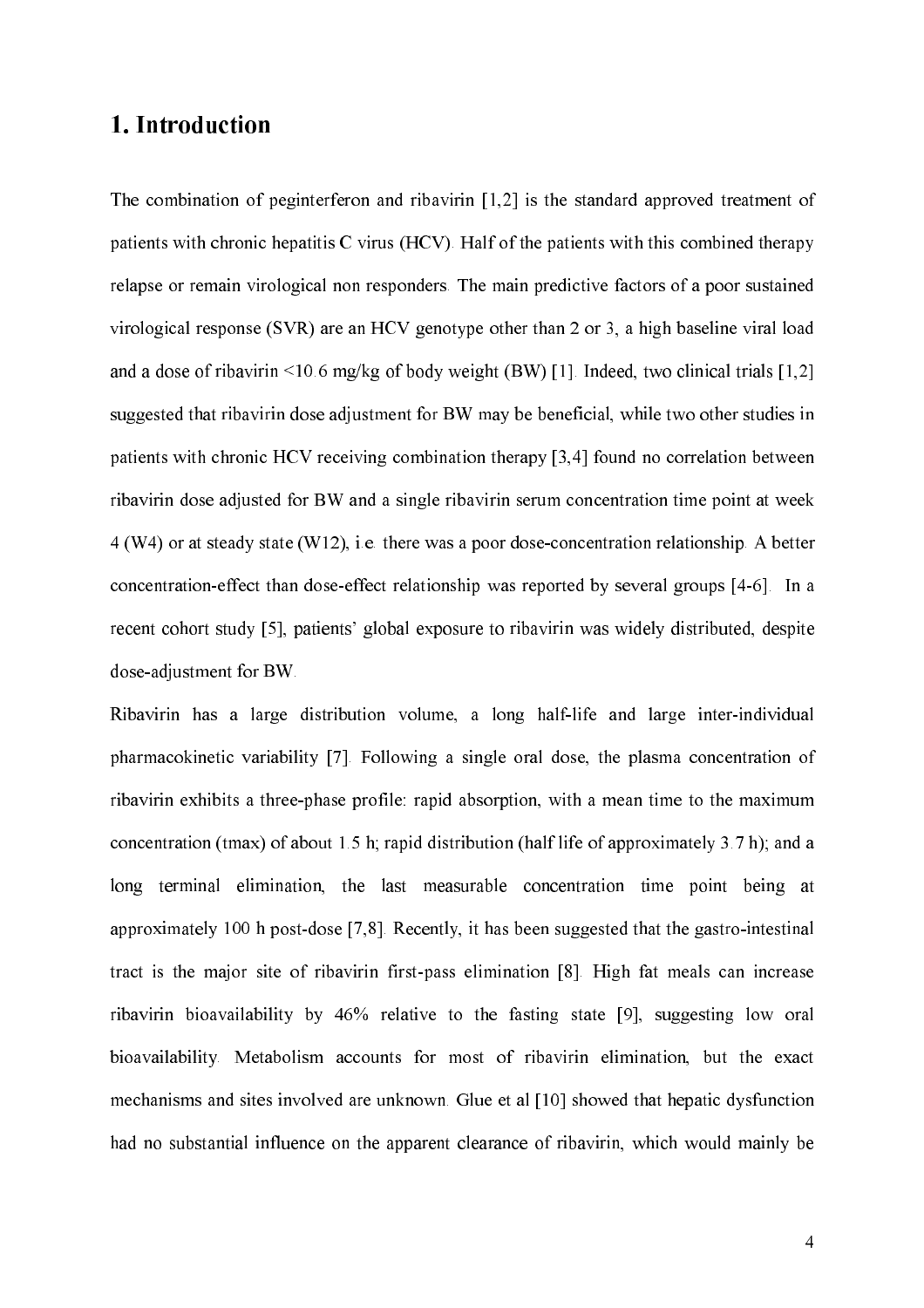affected by BW, gender, age and serum creatinine, although these four covariates only explained 27 to 40% of its inter-individual variability  $[3,11]$ .

The first attempts at ribavirin pharmacokinetic (PK)-pharmacodynamic (PD) studies were based on single point sampling strategies. Jen et al reported that low ribavirin serum concentrations (with no precision on timing) at "steady state" (W4) were associated with a low SVR rate, but were less influential than the genotype or viral load [6]. Larrat et al also found an association between SVR and a single serum concentration taken 2-4 h after the morning dose of ribavirin at W12 ( $n=24$ ;  $p=0.03$ ) and W24 [4]. Taking into account ribavirin concentration-time profiles, a recent study in 24 patients with genotype 1 HCV showed that after the first ribavirin dose (D0), patients with SVR had a significantly higher  $AUC_{0-12h}$ ( $p=0.03$ ) and AUC<sub>0-4h</sub> ( $p=0.03$ ) than non-responders, with an AUC<sub>0-4h</sub> threshold of 1755 Qg.h/L. Also, ribavirin may cause anemia in a dose)dependent manner. Therefore, monitoring ribavirin plasma concentrations could be useful for tailoring individual dosing of ribavirin. Several analytical methods have been developed for the determination of ribavirin in biological fluids (for review see [12]) including radioimmunoassays, capillary electrophoresis, or liquid chromatography coupled with UV  $[13, 14]$  or tandem mass-spectrometric detection [15, 16]. The reported sample preparation procedures were either based on protein precipitation with various solvents  $[12]$  or on solid-phase extraction  $[4-5, 13, 14]$ . However, these techniques were not compared head-to-head and, in the absence of an inter-laboratory blind test, their applicability to routine therapeutic drug monitoring (TDM) of ribavirin is unknown.

The aim of the present study was to evaluate the feasibility of ribavirin TDM by comparing the results obtained at repeated inter-laboratory blind tests by three laboratories employing different HPLC methods, never compared or harmonized before (two with MS/MS and one with UV detection).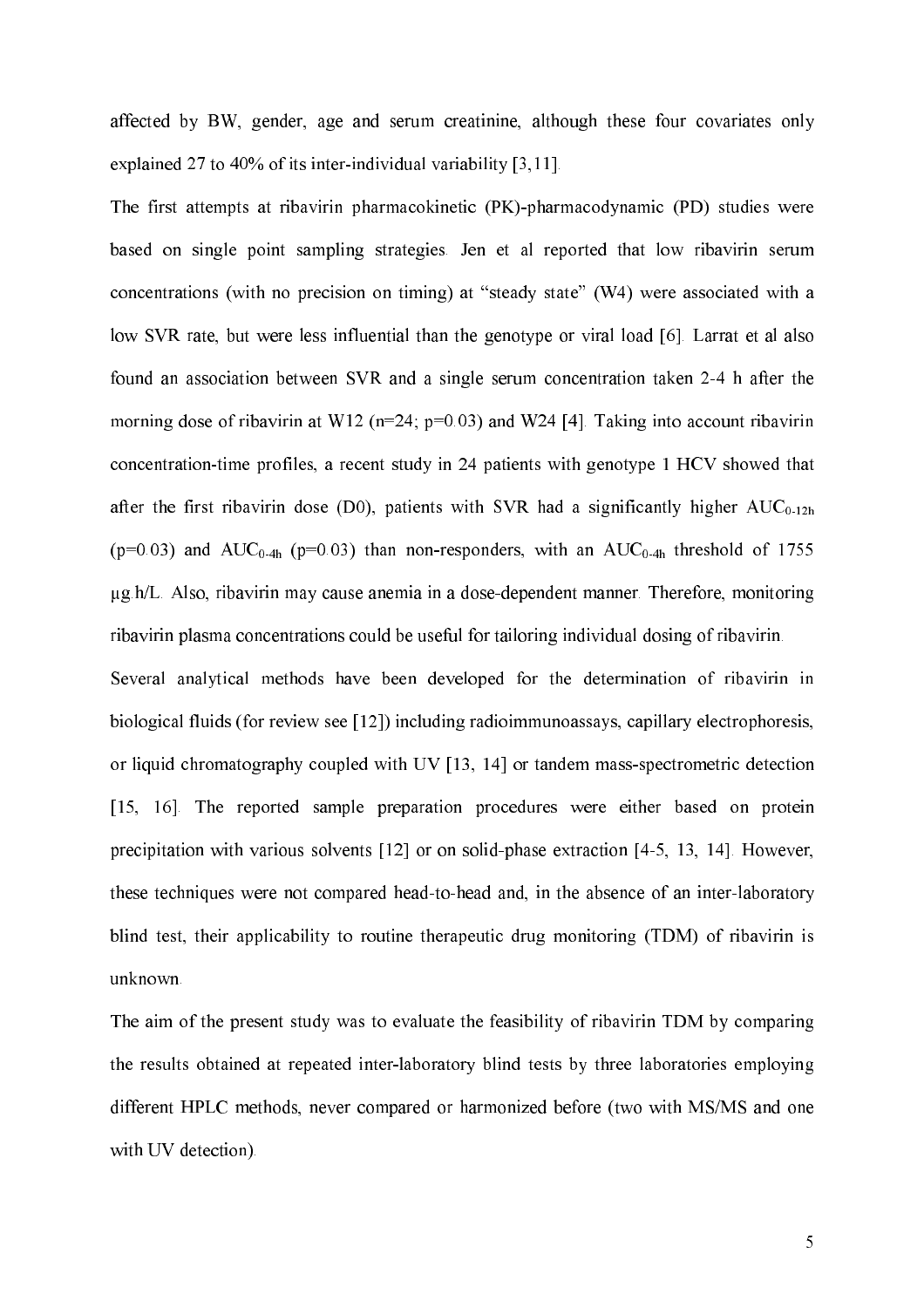# 2. Materials and methods

#### a. Description of the analytical methods

The organic solvents, reagents, all of analytical grade, and the pure compounds were supplied by different retailers (Sigma Aldrich, Saint-Quentin Fallavier, France; Merck, Darmstadt, Germany; Prolabo, Fontenay-sous-Bois, France; Carlo Erba, Val-de-Reuil, France). The analytical methods applied by the three participating laboratories are described in Table 1. Briefly, serum or plasma samples were extracted using either solid-phase extraction with 100 mg, 1 mL Bond-Elut Phenyl Boronic Acid cartridges (Varian, Harbor City, CA, USA), or a simple protein precipitation procedure. The LC-MS/MS methods were carried out with a 2000  $\mathrm{OTRAP}^{\mathrm{TM}}$  and a 3200  $\mathrm{OTRAP}^{\mathrm{TM}}$  LC-MS/MS system, respectively (Applied-Biosystem/Sciex, Foster City, CA, USA), equipped with a TurboIon-Spray<sup>TM</sup> and a Turbo  $V<sup>TM</sup>$  ionization source, respectively. HPLC-UV employed a UV 6000LP detector (Thermo Fisher Scientific, Les Ulis, France) operated at 214 and 240 nm.

The three methods were validated in-house in terms of linearity, inter- and intra-assay precision and accuracy, and extraction recovery. Linearity was evaluated using least-square quadratic regression of ribavirin-to-internal standard (IS) peak-area ratios versus theoretical concentrations for the laboratories using MS/MS detection, and linear regression for HPLC) UV. Accuracy was expressed as the bias relative to the theoretical concentrations, and precision as the percent root mean square error (RMSE%) of back-calculated concentrations. Intra-assay precision and accuracy were assessed at different concentration levels by extraction and analysis on the same day of replicates of fortified serum samples.

Extraction recoveries were determined at several concentration levels, by spiking a series of ribavirin-free serum samples with the appropriate amounts of ribavirin and the internal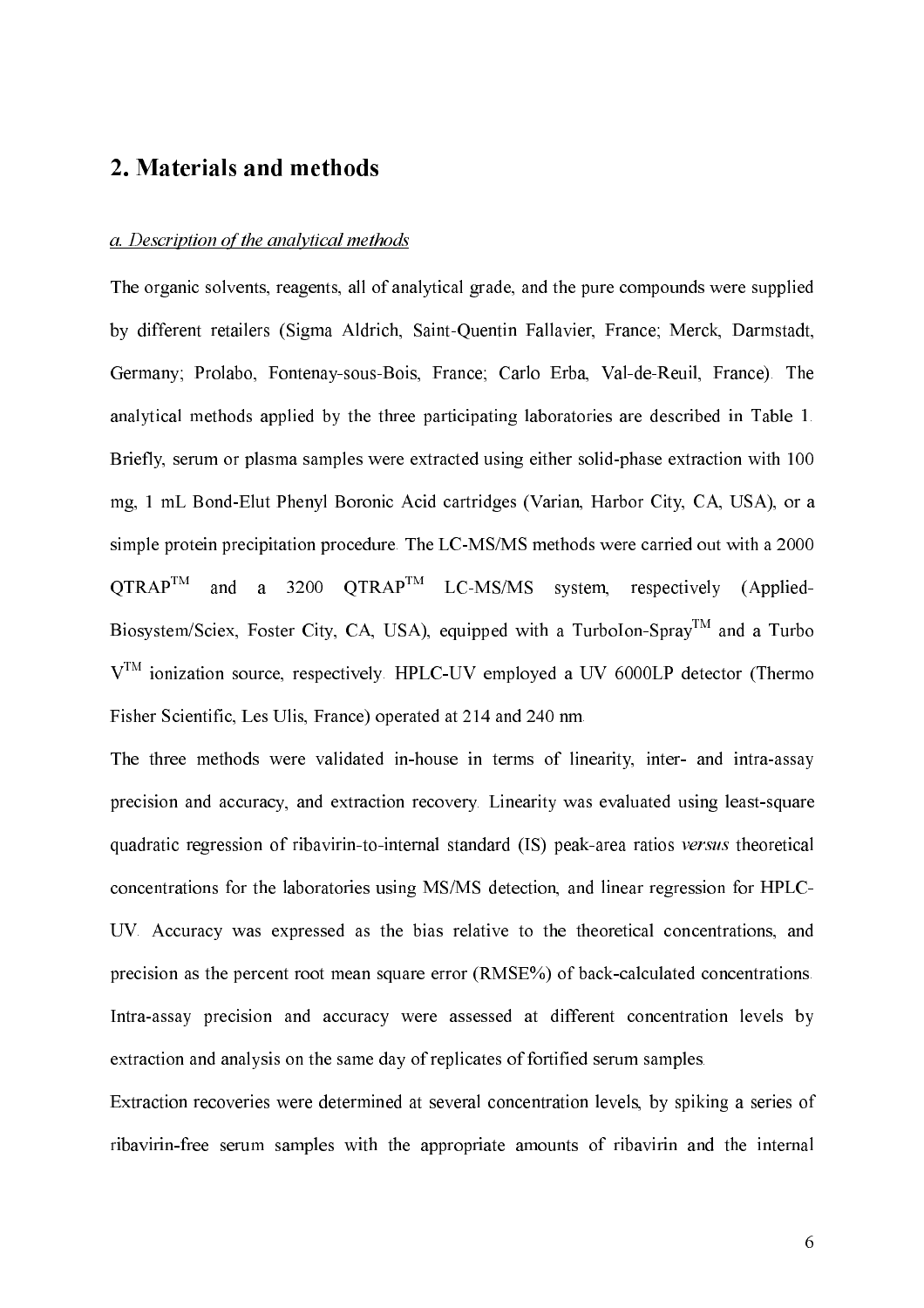standard (IS), and another series with the IS alone. After extraction and evaporation, the dry extracts were reconstituted with the chromatographic mobile phase for samples of the first series, and with the mobile phase spiked with the nominal amount of ribavirin for samples of the second series.

For the LC-MS/MS methods, ion suppression was investigated by injecting 10 different blank human serum samples into the LC system while a solution of ribavirin was continuously infused in parallel in the ionization source through a PEEK tee.

#### b. Inter-laboratory blind tests

The inter-laboratory survey carried out at the university hospitals of Grenoble, Limoges and Lyon, France (referenced here as Laboratories 1, 2 and 3 in a different order), involved blank serum samples spiked with ribavirin at known concentrations (blinded to the three laboratories) and pools of patients' serum. Blood from patients treated with ribavirin was repeatedly collected into tubes without an anticoagulant at day 1, week  $12$ , week  $12 + 1$  day and week 24 of ribavirin treatment, as part of a pharmacokinetic study [5]. All patients gave their written informed consent for this study, which was approved by the regional ethics committee and authorized by the French Drug Agency (AFSSAPS).

After 15 minutes of centrifugation of blood samples at 1733  $g$  and 4<sup>o</sup>C, serum was aliquoted and stored at  $-80^{\circ}$ C in brown 1.5 mL polypropylene tubes until analysis. For this study, pools of serum were prepared by mixing 4 aliquots from 4 different patients sampled at the same time post-dose and treatment period. After vortex-mixing, these pools were aliquoted into brown 1.5 mL polypropylene tubes.

Outdated drug-free serum from healthy-volunteers provided by the Etablissement Français du Sang was aliquoted and spiked with working solutions of ribavirin in water at different concentrations between 125 and 4550 ng/mL.

All the samples were kept at –80°C until their shipment to the laboratories in dry ice.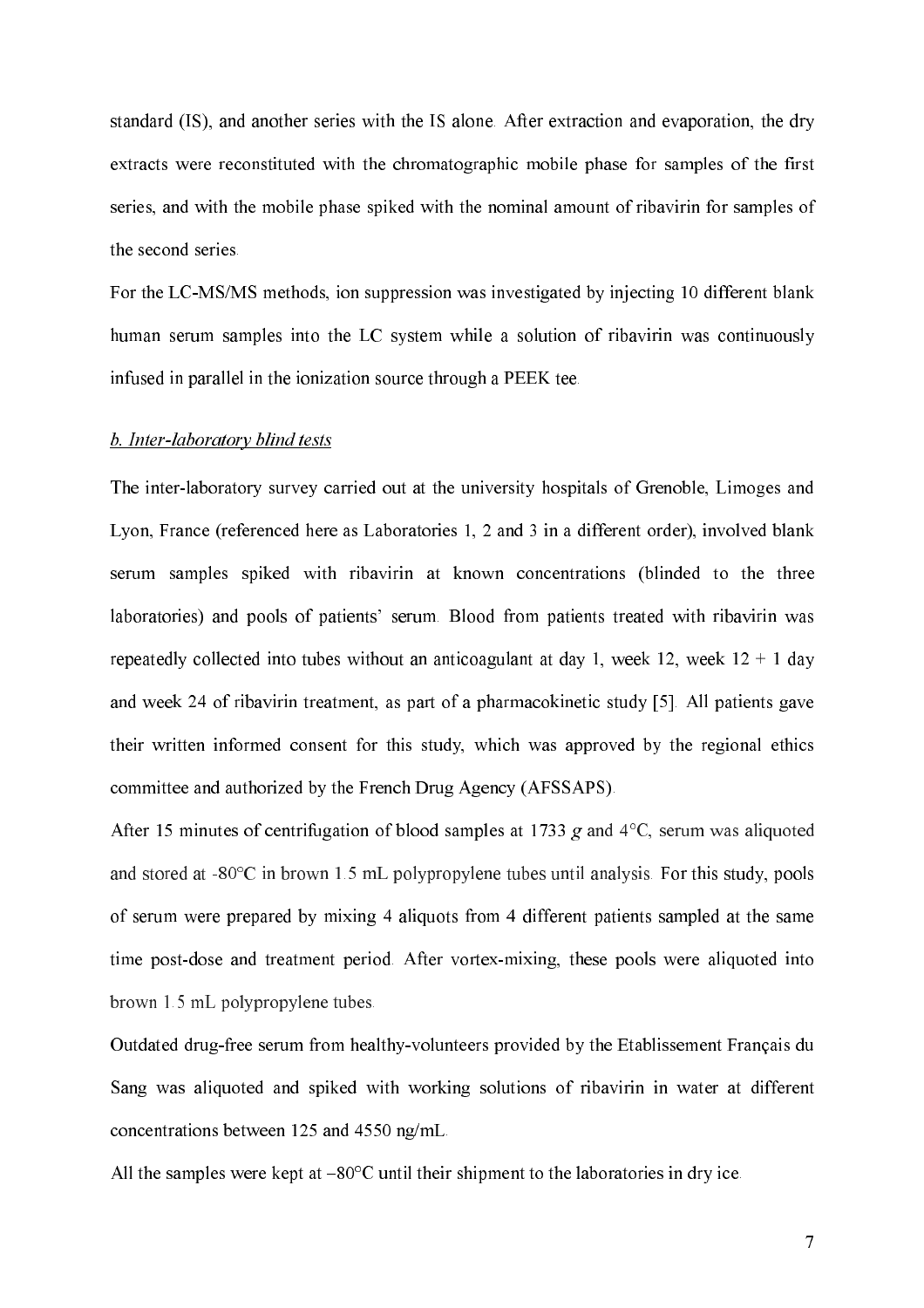Shipment 1 included 22 randomly distributed blank serum samples spiked at 10 different concentrations of ribavirin (125, 375, 775, 1400, 1750, 2150, 2650, 3150, 3750 and 4550 ng/mL), including 5 replicates of the samples at 775, 1750 and 3150 ng/mL for estimating the intra-assay precision and accuracy.

Shipment 2 was made of aliquots of the 3 spiked blank serum samples at 375, 2150 and 3750 ng/mL already distributed in shipment 1, and 20 samples from patients' serum pools.

Shipment 3 contained aliquots of the same 3 spiked serum samples at 375, 2150 and 3750 ng/mL (for inter-assay accuracy and precision estimation), and 20 aliquots of patients' serum pools.

## 3. Results

The main method validation results obtained by each laboratory in-house are reported in Table 1. Intra- and inter-assay accuracy and precision were all  $\leq 15.0\%$  over the calibration ranges used. The lower band of these ranges (which was not the actual LOQ for at least one of the LC)MS/MS methods) was between 10 ng/mL and 100 ng/mL, depending on the intended use, whether TDM at steady-state, or pharmacokinetic studies after a single, or the first dose. Examples of chromatograms obtained in each laboratory are presented in Figure 1. The results of the ion suppression study performed by laboratories 1 and 2, using MS/MS detection, are shown in Figure 2. For method 1, a slight decrease of the signal close to 14 min led to an increase in the chromatographic run time up to 18 min (though the retention time of ribavirin and IS were around 4 min) to eliminate all contaminations. For method 2, the signal remained stable during ribavirin and internal standard elution (between 1.5 and 2.1 min), then slightly decreased around 4 min but returned to initial conditions before the  $6<sup>th</sup>$  minute.

As part of the inter-laboratory survey, the intra-assay precision and accuracy were assessed blindly at three concentrations (775, 1750 and 3150 ng/mL), showing mean relative errors between  $-10.3$  and  $+7.4\%$  and RSD% always  $\leq 10.6\%$  (Figure 3). Similarly, inter-assay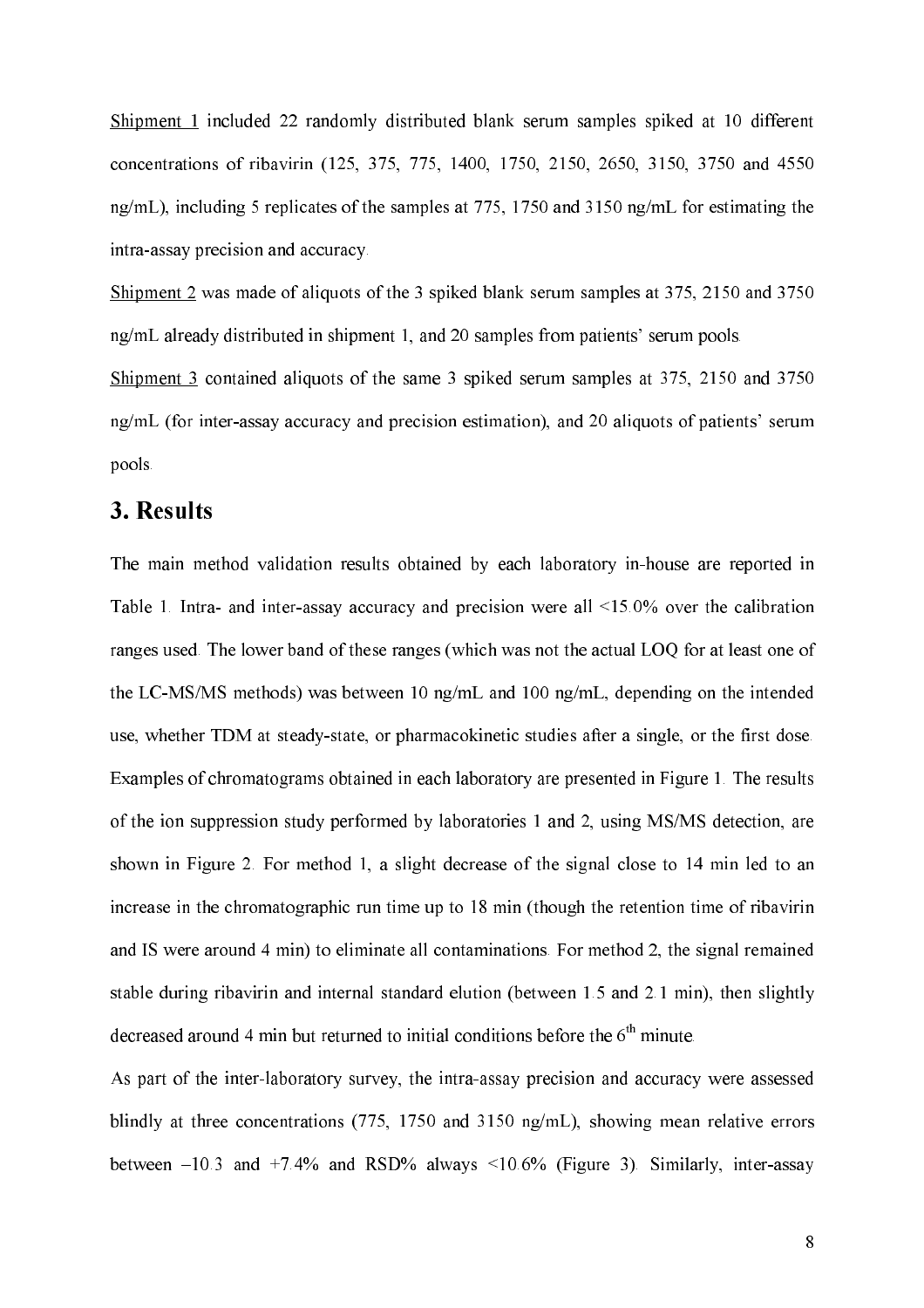precision and accuracy were evaluated using three other blank serum samples spiked at 375, 2150 and 3750 ng/mL, repeatedly sent with shipments 1, 2 and 3. The mean relative error ranged between  $-7.4$  and  $+10.3\%$  and the RSD% was  $\leq 13.5\%$  (Figure 4). The linearity of the three analytical methods was assessed from the results reported for the blank serum samples spiked at 10 different concentrations between 125 and 4550 ng/mL (Figure 5). The calculated coefficients of correlation were all >0.991, with the best correlation being obtained by the laboratory using HPLC-UV (lab 2). The mean relative error (MRE) of back-calculated concentrations varied between  $-10.0$  and  $+16.0\%$  with the highest MRE for the lowest spiked concentrations, and the inter-laboratory RSD ranged from  $0.3$  to  $14.6\%$ .

The applicability of the three methods was also investigated through the analysis of pools of samples collected from patients with hepatitis C at day 0, week 12 and week 24 after the beginning of the treatment with ribavirin. Each pool corresponded to a given sampling time, between 0.5 hour and 10 hours post-dose, resulting in a large range of concentrations. Among the 40 pools analyzed, in only three instances was inter-laboratory RSD  $>30\%$ , due to outlier results reported by any one of the laboratories with regards to the two others. For all the other patients' pools, the reported concentrations varied from 157 to 3572 ng/mL, the interlaboratory RSD% was 8.7% on average and always  $\leq 17.0\%$  (Figure 6).

## 4. Discussion

This study shows that HPLC-UV or LC-MS/MS methods developed in three different laboratories and employing different types of sample extraction procedures gave excellent and equivalent results for ribavirin determination in blinded tests. The data were from both spiked and patients' serum samples, suggesting that routine ribavirin monitoring is technically feasible, despite the absence of commercial assays.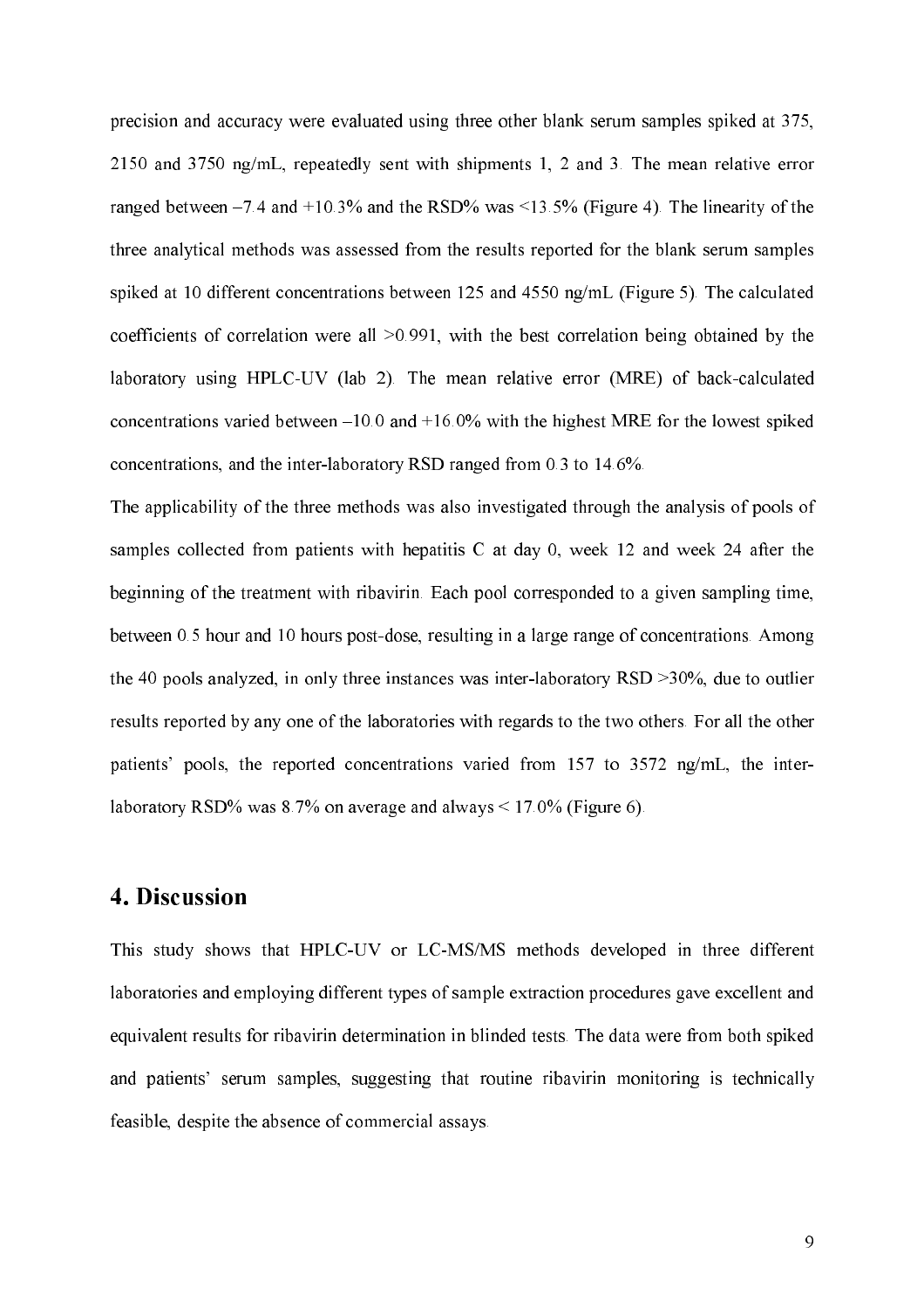The three analytical techniques presented were set up for different clinical trials, with the aim of measuring either ribavirin morning trough concentrations at steady-state (labs 2 and 3) or ribavirin pharmacokinetic profiles after the first and repeated doses (lab 1), which explains the differences in terms of LOQ and linearity range, in particular between the two LC-MS/MS techniques. All three fulfilled the international requirements for analytical method validation. The previously published sample preparation procedures were either based on protein precipitation with various solvents  $[12]$  or solid-phase extraction with cartridges containing phenyl boronic acids with a high affinity for compounds containing diol moieties, due to reversible boronate formation  $[4-5, 11-14]$ . Recently, Morello et al.  $[14]$  have used another type of extraction cartridge (Microsep 3K Omega) and liquid chromatography with UV detection, yielding similar results. As recently reviewed [12], other LC-MS/MS methods for ribavirin determination have been published [15-17], some of which yielded shorter turnaround times. However, the absence of the ion suppression phenomenon, frequently observed when protein precipitation procedures are employed, was not documented in these papers. Different analytical approaches have been employed here to minimize this phenomenon, i.e., in method 2, dilution of the sample before precipitation and in method 1 solid-phase extraction, which is theoretically cleaner and tends to prevent or minimize ion suppression. However, according to the results presented in figure 2, this phenomenon could not be totally avoided, though no ion suppression was visible at the retention times of ribavirin and the internal standards. The use of an isotope-labelled analog of ribavirin as internal standard could help to compensate for any residual ion suppression and, above all, improve precision. UV detection was the most frequently employed technology for ribavirin, owing to the accessible analytical ranges involved  $[4, 11, 13, 14, 18-21]$ , but the sample volumes required were generally higher and the extraction procedure longer than those for most of the LC) MS/MS methods.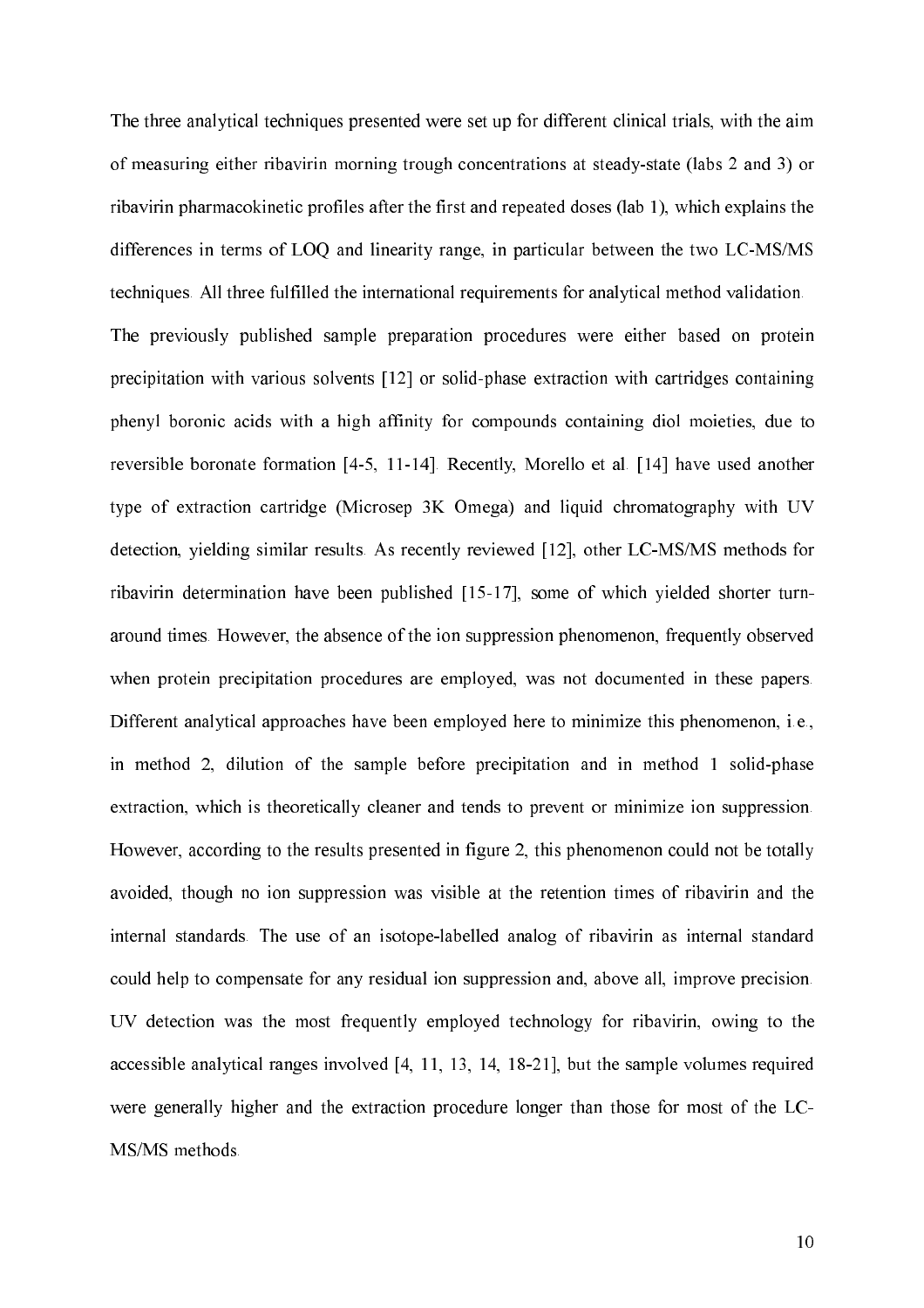The results obtained from the inter-laboratory blind tests in the present study were excellent for all three methods, and even better in terms of precision and linearity for the HPLC-UV technique, although the in-house method validation results were almost equivalent (Table 1). LC)MS/MS is used increasingly for TDM [22] in clinical laboratories. However, its variability can be somewhat higher than that of "classical" HPLC in the absence of isotope) labelled internal standards, and LC-MS/MS techniques need to be thoroughly validated, including the investigation of ion suppression or potential interferences, before they can be applied in a clinical setting [23]. Otherwise, quantification or even identification errors can occur, and the advantages of mass-spectrometry can be lost.

The recently reported relationship between early exposure to ribavirin (plasma  $AUC_{0-4h}$ ) and clinical outcome in hepatitis C patients, [5] together with the results of the present study, suggest that HPLC-UV or LC-MS/MS techniques can be used for the routine TDM of ribavirin as well as to conduct prospective multicentre clinical trials to validate the clinical benefit of such monitoring. The setting up of a larger and regular inter-laboratory proficiency testing scheme, involving more laboratories, using different detection modes, would be of the utmost interest in both these aims.

# Acknowledgments

This study was funded by Roche Pharma, France. We gratefully thank Ingrid Barthelemy, Jean-Louis Dupuy, Karine Delaune, Franck Giraudie, Karine Scalabrino, Cécile Girard and Chantal Nahum for their excellent technical assistance.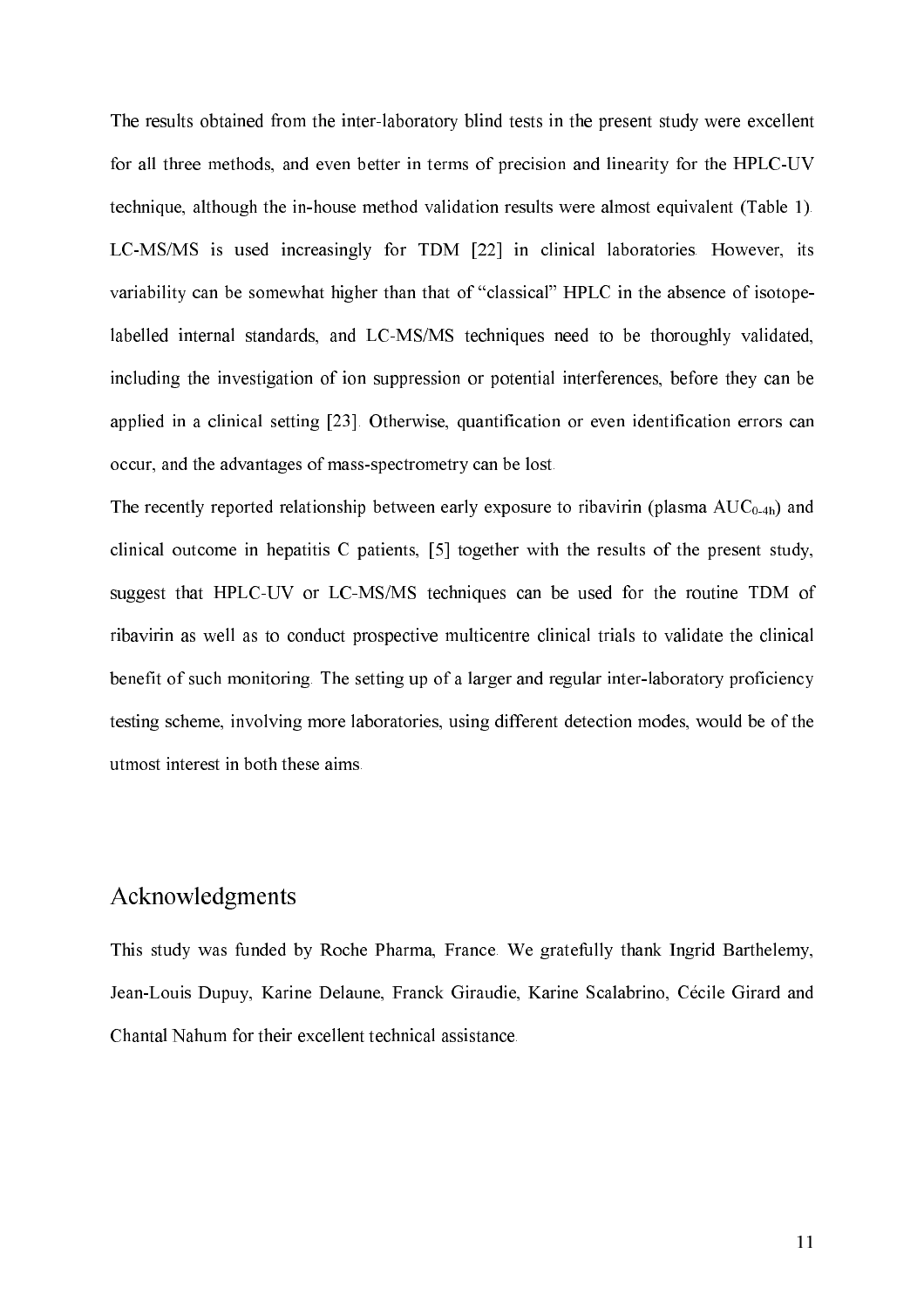#### **References**

- 1. Manns MP, McHutchison JG, Gordon SC, et al. Peginterferon alfa-2b plus ribavirin compared with interferon alfa-2b plus ribavirin for initial treatment of chronic hepatitis C: a randomised trial. *Lancet* 2001;358:958-965.
- 2. Fried MW, Shiffman ML, Reddy KR, et al. Peginterferon alfa-2a plus ribavirin for chronic hepatitis C virus infection. N Engl J Med. 2002;347:975-982.
- 3. Jen JF, Glue P, Gupta S, et al. Population pharmacokinetic and pharmacodynamic analysis of ribavirin in patients with chronic hepatitis C. Ther Drug Monit. 2000;22:555-565.
- 4. Larrat S, Stanke)Labesque F, Plages A, et al. Ribavirin quantification in combination treatment of chronic hepatitis C. Antimicrob Agents Chemother. 2003;47:124-129.
- 5. Loustaud-Ratti V, Alain S, Rousseau A, et al. Ribavirin exposure after the first dose is predictive of sustained virological response in chronic hepatitis C. Hepatology 2008;47:1453-1461.
- 6. Jen J, Laughlin M, Chung C, et al. Ribavirin dosing in chronic hepatitis C: application of population pharmacokinetic-pharmacodynamic models. Clin Pharmacol Ther. 2002;72:349-361.
- 7. Glue P. The clinical pharmacology of ribavirin. Semin Liver Dis. 1999;19:17-24.
- 8. Dixit NM, Perelson AS. The metabolism, pharmacokinetics and mechanisms of antiviral activity of ribavirin against hepatitis C virus. Cell Mol Life Sci. 2006;63:832-842.
- 9. Khakoo S, Glue P, Grellier L, et al. Ribavirin and interferon alfa-2b in chronic hepatitis C: assessment of possible pharmacokinetic and pharmacodynamic interactions. Br  $J$  Clin Pharmacol. 1998;46:563-570.
- 10.Glue P, Schenker S, Gupta S, et al. The single dose pharmacokinetics of ribavirin in subjects with chronic liver disease. Br  $J$  Clin Pharmacol. 2000;49:417-421.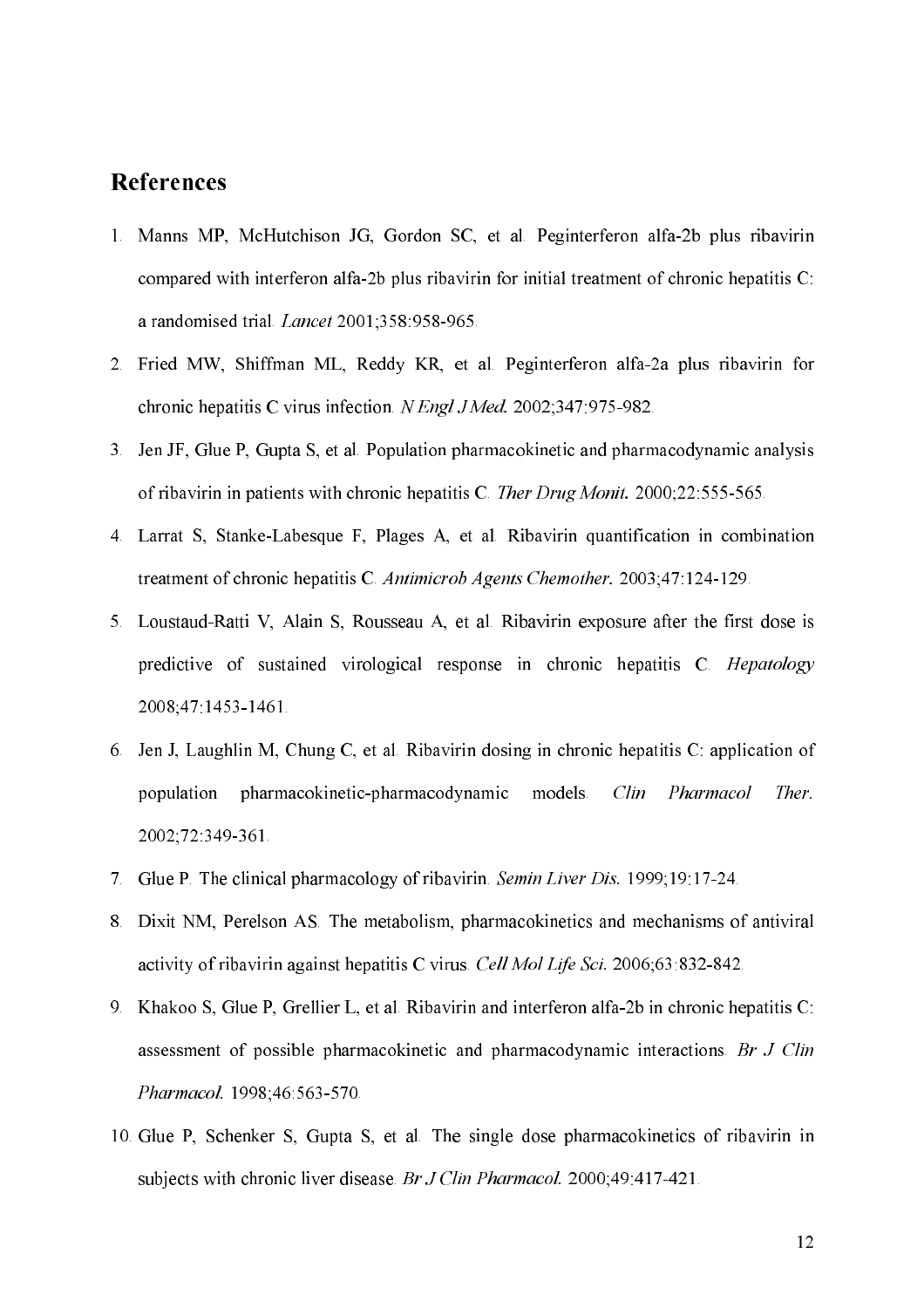- 11.Bruchfeld A, Lindahl K, Schvarcz R, et al. Dosage of ribavirin in patients with hepatitis C should be based on renal function: a population pharmacokinetic analysis. Ther Drug *Monit.* 2002;24:701-708.
- 12.Bosch ME, Sánchez AJ, Rojas FS, et al. Ribavirin: analytical determinations since the origin until today. J Pharm Biomed Anal. 2007;45:185-193.
- 13.Loregian A, Scarpa MC, Pagni S, et al. Measurement of ribavirin and evaluation of its stability in human plasma by high-performance liquid chromatography with UV detection. J Chromatogr B Analyt Technol Biomed Life Sci. 2007;856:358-364.
- 14. Morello J, Rodríguez-Nóvoa S, Cantillano AL, et al. Measurement of ribavirin plasma concentrations by high-performance liquid chromatography using a novel solid-phase extraction method in patients treated for chronic hepatitis C. Ther Drug Monit. 2007;29:802-806.
- 15. Lin CC, Yeh LT, Lau JY. Specific, sensitive and accurate liquid chromatographic-tandem mass spectrometric method for the measurement of ribavirin in rat and monkey plasma. J Chromatogr B Analyt Technol Biomed Life Sci. 2002;779:241-248.
- 16.Shou WZ, Bu HZ, Addison T, et al. Development and validation of a liquid chromatography/tandem mass spectrometry (LC/MS/MS) method for the determination of ribavirin in human plasma and serum. J Pharm Biomed Anal. 2002;29:83-94.
- 17.Lin CC, Luu K, Lourenco D, et al. Pharmacokinetics and metabolism of [(14)C]ribavirin in rats and cynomolgus monkeys. Antimicrob Agents Chemother. 2003;47:2458-2463.
- 18. Paroni R, Sirtori CR, Borghi C, et al. High-performance liquid chromatographic determination of ribavirin in serum and urine and of its urinary metabolite  $1,2,4$ -triazole-3-carboxamide. *J Chromatogr*. 1987;420:189-196.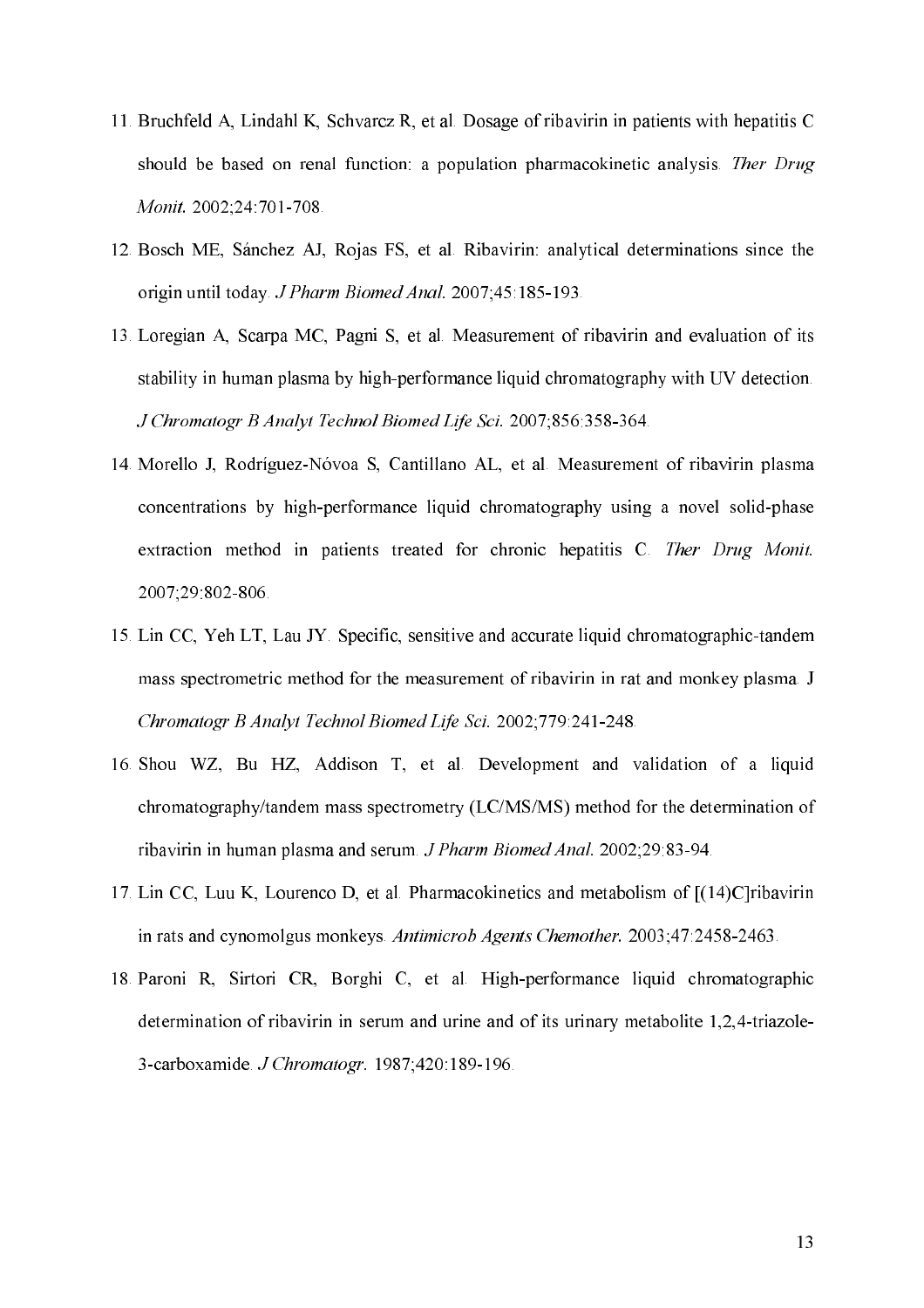- 19. Granich GG, Krogstad DJ, Connor JD, et al. High-performance liquid chromatography (HPLC) assay for ribavirin and comparison of the HPLC assay with radioimmunoassay. Antimicrob Agents Chemother. 1989;33:311-315.
- 20.Svensson JO, Bruchfeld A, Schvarcz R, et al. Determination of ribavirin in serum using highly selective solid-phase extraction and high-performance liquid chromatography. Ther Drug Monit. 2000;22:215-218.
- 21.Inoue Y, Homma M, Matsuzaki Y, et al. Liquid chromatography assay for routine monitoring of cellular ribavirin levels in blood. Antimicrob Agents Chemother. 2004;48:3813-3816.
- 22. Saint-Marcoux F, Sauvage FL, Marquet P. Current role of LC-MS in therapeutic drug monitoring. Anal Bioanal Chem. 2007;388:1327-1349.
- 23.Sauvage FL, Gaulier JM, Lachâtre G, et al. Pitfalls and prevention strategies for liquid chromatography-tandem mass spectrometry in the selected reaction-monitoring mode for drug analysis. *Clin Chem.* 2008;54:1519-1527.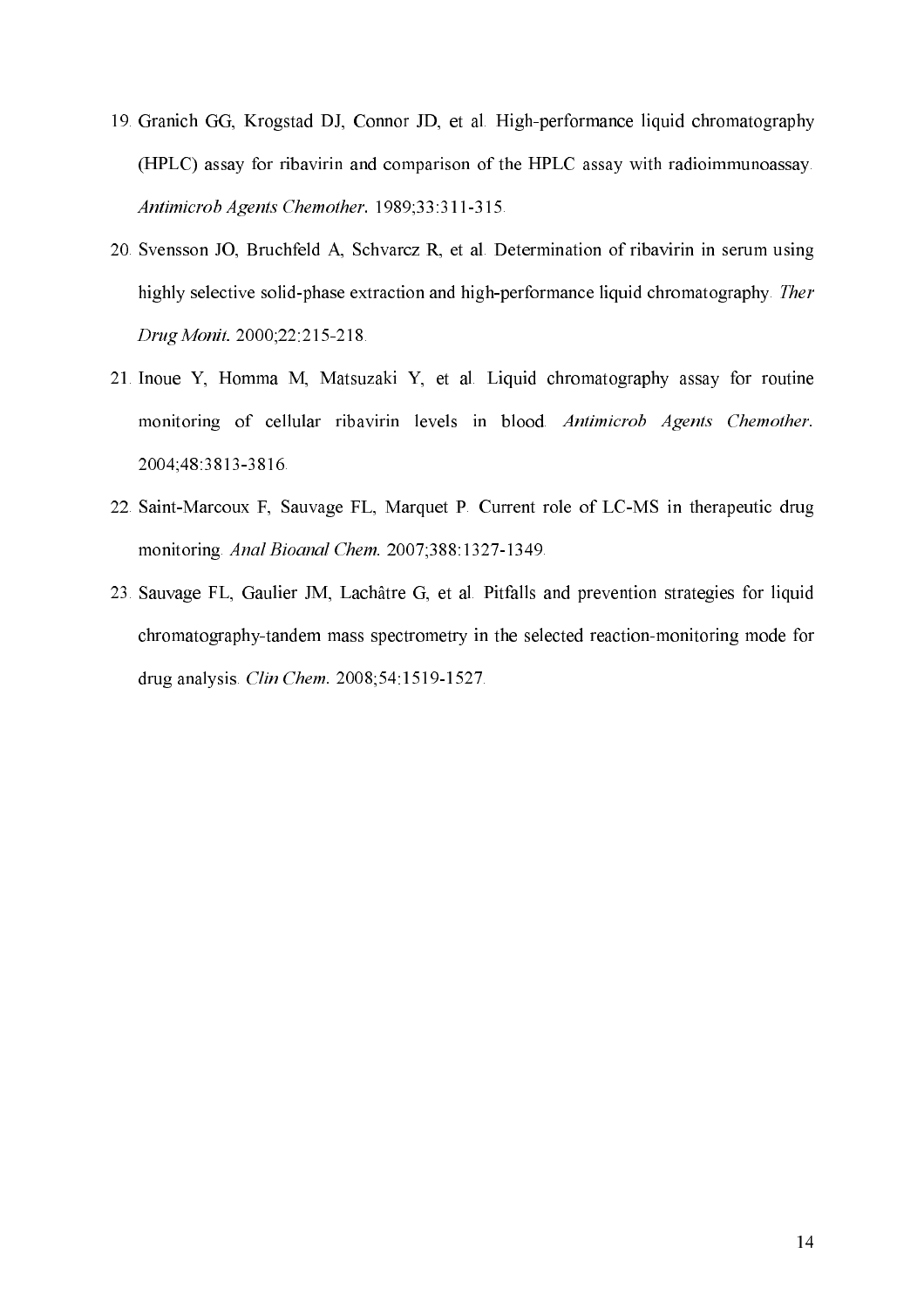|                         | Method 1                                                                                                                                                                                                                                                                                                                                                                   | Method 2                                                                                                                                                                                                | Method 3                                                                                                                                                                                                                                                                                                                                      |
|-------------------------|----------------------------------------------------------------------------------------------------------------------------------------------------------------------------------------------------------------------------------------------------------------------------------------------------------------------------------------------------------------------------|---------------------------------------------------------------------------------------------------------------------------------------------------------------------------------------------------------|-----------------------------------------------------------------------------------------------------------------------------------------------------------------------------------------------------------------------------------------------------------------------------------------------------------------------------------------------|
| Volume sample           | $200 \mu L$                                                                                                                                                                                                                                                                                                                                                                | $5 \mu L$                                                                                                                                                                                               | 500 µL                                                                                                                                                                                                                                                                                                                                        |
| Extraction<br>procedure | Addition of 700 $\mu$ L of an ammonium acetate • Dilution with 15 $\mu$ L of water.<br>solution at pH 8.5 and 50 $\mu$ L of a 10 mg/L $\bullet$<br>6-methylaminopurine<br>of<br>solution<br>$9 -$<br>ribofuranoside (IS) in water.<br>Solid-phase extraction on a PBA cartridge<br>equilibrated with methanol-formic acid (97:3)<br>by volume) and 0.25M ammonium acetate. | Addition of 200 $\mu$ L of a 1 $\mu$ g/L<br>solution<br>of<br>3-methyl<br>methosulfate (IS) in acetonitrile-water- •<br>perchloric acid (97.2.1 by volume).<br>seconds and centrifugation at $20,000 g$ | • Addition of 500 $\mu$ L of an ammonium<br>acetate solution at pH 9 and 30 µL of a<br>100 mg/L solution of 3-methyl cytidine<br>cytidine methosulfate (IS) in water.<br>Equilibration of the PBA cartridge<br>with methanol-formic acid (97:3 by<br>• Vortex-mixing of the mixture for 30 volume) and 0.25 M ammonium acetate<br>at $pH 9$ . |
|                         | Elution with 3 mL of methanol-formic acid<br>$(97.3$ by volume).                                                                                                                                                                                                                                                                                                           | for 10 minutes.                                                                                                                                                                                         | • Elution with 3 mL of methanol-<br>formic acid $(97.3$ by volume).                                                                                                                                                                                                                                                                           |
| Column                  | Atlantis HILIC Silica, 5 $\mu$ m (150 × 2.1 mm)<br>(Waters)                                                                                                                                                                                                                                                                                                                | Luna HILIC, $3 \mu m (100 \times 2.0 \text{ mm})$<br>(Phenomenex)                                                                                                                                       | Uptisphere HDO-QS, 3 $\mu$ m (150 $\times$<br>4.6mm) (Interchim)                                                                                                                                                                                                                                                                              |
| Mobile phase            | Aqueous ammonium formate and acetonitrile                                                                                                                                                                                                                                                                                                                                  | Aqueous ammonium acetate and<br>acetonitrile                                                                                                                                                            | Aqueous orthophosphoric acid and<br>acetonitrile                                                                                                                                                                                                                                                                                              |
| Detection mode          | MS/MS, ESI, positive ionization mode.<br>Ribavirin (ammonium adduct): $m/z$ 262.1/113.2<br>(quantification); $m/z$ 262.1/96.2, $m/z$<br>245.1/113.2 (confirmation);<br>IS: $m/z$ 282.2/150.1.                                                                                                                                                                              | MS/MS, ESI, positive ionization mode.<br>Ribavirin: $m/z$ 245.2/113.1<br>(quantification); $m/z$ 245.2/96.2<br>(confirmation); IS, $m/z$ 258.1/126.1.                                                   | UV detection at 214 and 240 nm.                                                                                                                                                                                                                                                                                                               |
| Analytical range        | 10-5000 $\text{ng/mL}$                                                                                                                                                                                                                                                                                                                                                     | 100-7000 ng/mL                                                                                                                                                                                          | 100-10000 ng/mL                                                                                                                                                                                                                                                                                                                               |
| Validation results      | Intra-assay accuracy $(n=5)$ :<br>$CV < 7.8$ %, MRE $< 6.5\%$                                                                                                                                                                                                                                                                                                              | Intra-assay accuracy $(n=6)$ :<br>$CV < 3.9 \%$ , MRE < 3.1 %                                                                                                                                           | Intra-assay accuracy $(n=6)$ :<br>CV <6.7 %, MRE <7.5 %                                                                                                                                                                                                                                                                                       |
|                         | Inter-assay accuracy $(n=5)$ :<br>$CV < 13.3$ %, MRE < 5.7 %<br><i>Recovery (n=3):</i> > 92.8 %                                                                                                                                                                                                                                                                            | Inter-assay accuracy $(n=6)$ :<br>$CV < 10.7$ %, MRE $< 6.7$ %<br><i>Recovery (n=3):</i> > 92.9%                                                                                                        | Inter-assay accuracy $(n=23)$ :<br>$CV < 6.0 \%$ , MRE < 1.8%<br>Recovery (n= 5): > 55.3 %                                                                                                                                                                                                                                                    |